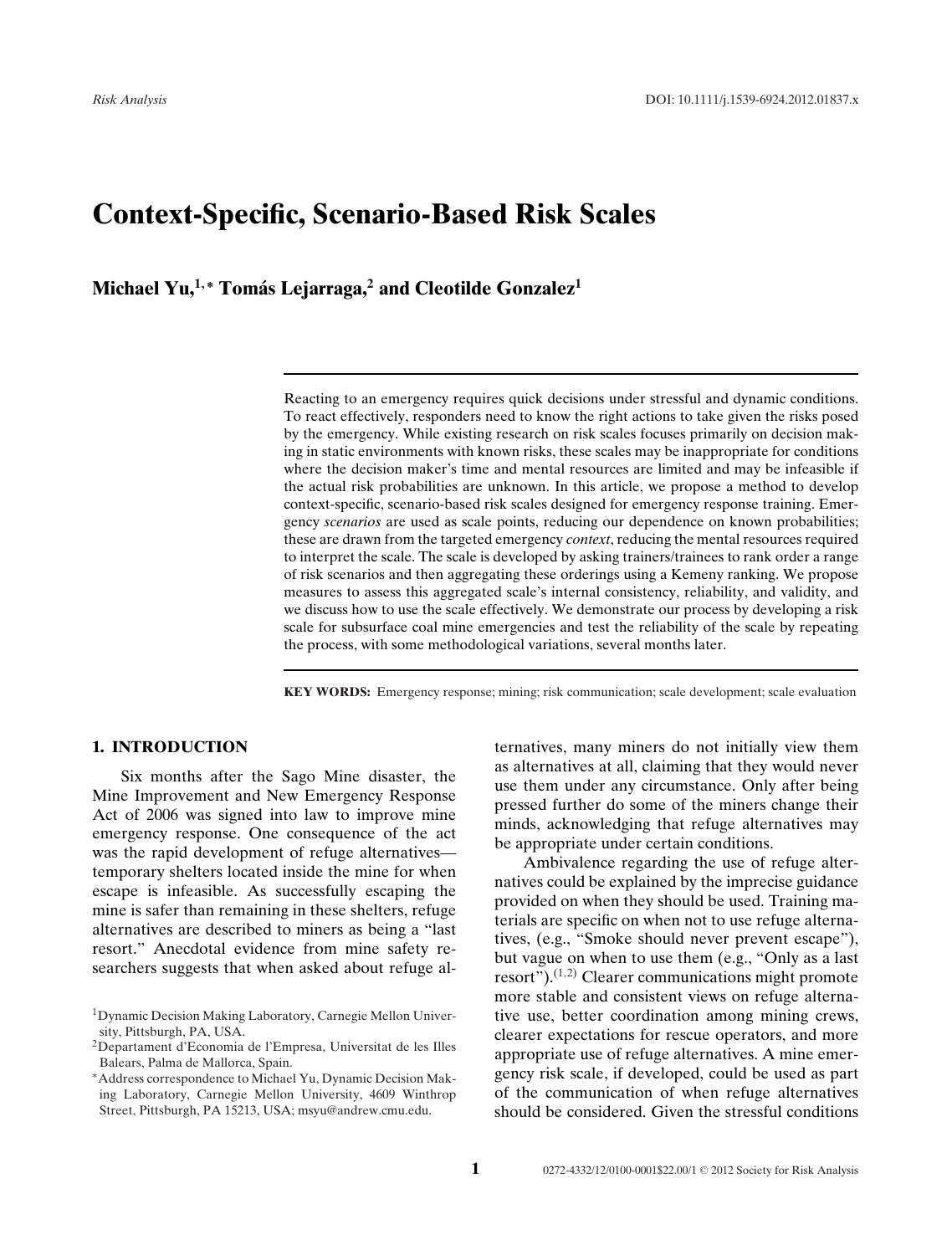under which it would be needed, the scale should be easy to interpret, adaptable to dynamic and novel risks, and consistently interpreted by miners.

The focus of this article is to present a methodology to create context-specific, scenario-based risk scales for emergency response training through the rankings of emergency scenarios aggregated from a sample of the target training population. We describe how to develop the scale, propose measures to evaluate it, and consider how to use it effectively. As an example of this process, we describe two surveys conducted with employees from the National Institute for Occupational Safety and Health (NIOSH) and subsurface coal mine inspectors, used to develop the methodology and identify potential improvements.

# **2. EMERGENCY RESPONSE AND RISK SCALES**

Effective emergency decision-making demands that the decision maker identify the type of environment he or she is in and then take the appropriate response. However, the nature of emergencies makes these decisions difficult, with a constantly changing environment and limited time to make decisions. Errors in behavior could arise from inaccurate assessments of the environment or inappropriately trained responses. Under a signal detection theory framework, these can be attributed to low sensitivity and an inappropriate response bias, respectively.

Most current research on risk scales focuses on how to communicate accurate probability estimates of static risks for deliberative decision making, e.g., in medical informed consent,  $(3,4)$  nuclear waste management,<sup> $(5)$ </sup> or electromagnetic radiation.<sup> $(6)$ </sup> Such scales do not meet the needs of emergency response in at least two ways. First, accurate probability estimates posed by an emergency are often unavailable, making the development of such scales infeasible. Second, these scales assume that decision makers have the resources to translate the risk they are facing onto some other measure of risk, such as a numeric probability scale or common everyday risks. This translation may introduce noise in the assessment, which is exacerbated by limited time and mental resources. In turn, this may lead to greater errors in risk assessments.

Of the existing risk scales, probability-based risk scales are often used as they are easy to analyze quantitatively. However, people have been shown to interpret and produce numeric probabilities inconsistently; often due to heuristics, such as anchoring<sup>(7)</sup> or emotions,  $^{(8)}$  and due to individual differences.  $^{(9)}$  Frequency estimates have been proposed as more intuitive, $(10-12)$  but further research suggests this is not always the case. $(13,14)$  To reduce issues in interpretation, some researchers advocate providing familiar risks along with numeric risk scales; for example, calibrating household radon risks to smoking a certain number of cigarettes each day. $(15)$  Although familiar risks can reduce interpretation concerns, this presentation has been criticized based on the differing natures of the various risks involved.<sup> $(16)$ </sup> For example, smoking is voluntary, costly to consume, but provides pleasure to the smoker; whereas radon is involuntary, costly to remediate, and provides no benefit to the homeowner.

## **2.1. Context-Specific, Scenario-Based Risk Scale**

For emergency response training, developing a risk scale using scenarios drawn from the emergency context may be more effective than using unrelated but familiar risks. First, this allows the scale to be developed without reference to known probabilities. Second, this may reduce the mental resources required to locate an actual risk on the scale by reducing contextual differences. To this end, we propose a context-specific, scenario-based risk scale developed by aggregating the same risks rank ordered independently by the people who will need to use the scale. A summary of the scale development process is provided in Fig. 1 and described in further detail below.

## *2.1.1. Developing the Scale*

The first step to developing the scale is to define its purpose. This provides guidance on the types of scenarios to include. For example, as our task was focused on developing a scale to train emergency response for underground coal miners, we designed our scenarios to address immediate risks (structural collapse, explosions) rather than progressive risks (exposure to coal dust).

The next step is to define the endpoints and precision of the scale. Scale endpoints should cover the range of risks that the target population would face. In our case, we used scenarios that we expected to be clearly benign (stubbed toe) to clearly dangerous (explosion toward the mine exit). For scale precision, we included more scenarios where the right emergency response was uncertain and fewer where the response seemed evident.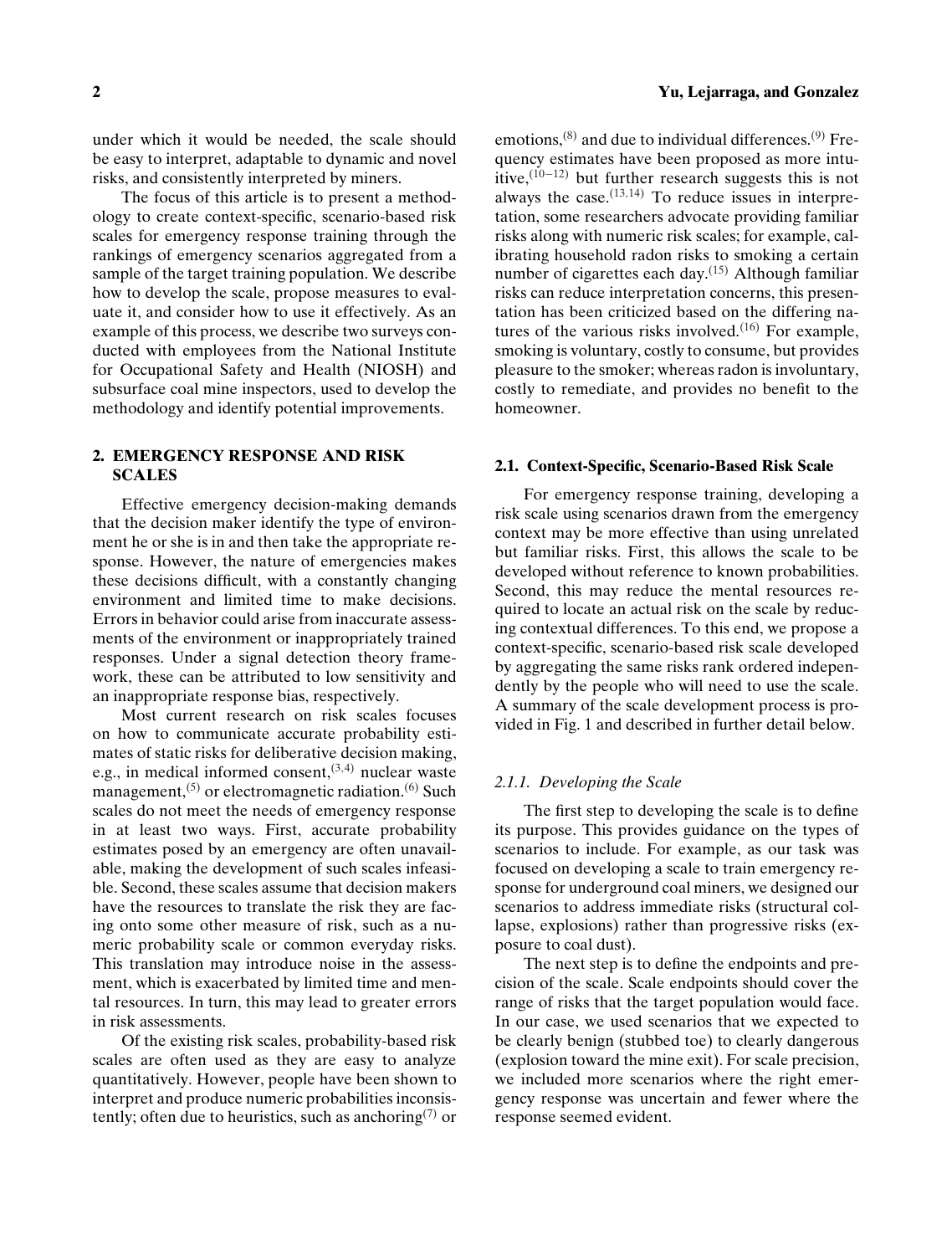#### **Context-Specific, Scenario-Based Risk Scales 3**

| <b>Development</b>                               | <b>Validation Tests</b>                     |
|--------------------------------------------------|---------------------------------------------|
| Define purpose                                   | Internal consistency (Kendall's W, Pairwise |
| Determine scale end-points and scale precision   | Agreement)                                  |
| Develop emergency risk scenarios for scale       | Scale Reliability (Kendall's tau)           |
| Survey target population for scale rank-ordering | Scale Validity (Kendall's tau)              |
| Aggregate the scale                              |                                             |

Finally, a sample from the target population is asked to rank order the scenarios by level of risk. Then, the rank orderings are aggregated into a single risk scale. We propose using the Kemeny–Young method, described later, to aggregate the scales for two reasons. First, the Kemeny–Young method can be interpreted as estimating a "true" rank ordering based on individual samples with noise.<sup>(17)</sup> This interpretation is consistent if we believe that our training population is able to judge the relative risk of our scenarios, even when these judgments are potentially imperfect. Second, the Kemeny ranking is easy to explain as maximizing the number of people who would agree with the rank ordering of any two risks selected at random from the aggregate scale. A simple interpretation may be important in building credibility if the process needs to be communicated to or agreed upon by scale users.

Deriving the Kemeny ranking is simple though computationally intensive. First, determine all possible rank orderings. For each rank ordering, identify all possible pairs of scenarios and calculate the percentage of respondents who agree with the rank ordering of each pair. Average the pairwise agreement for each rank ordering. Finally, select the rank ordering with the highest average pairwise agreement. A pairwise agreement matrix (see Fig. 3 for example), which is a table of the risk scenarios included as both column and row headings and the sample agreement to their rank orderings provided as cell values, can be used to manually identify the Kemeny ranking without processing through all possible rank orderings. The researcher would simply rearrange the rows and columns, making sure that the row and column labels are symmetric, to maximize the percentages in the upper right diagonal of the matrix. For more details on the methodology, we recommend Young's work $^{(17)}$  and for a comparison with alternate models, we recommend the summary of vote-counting processes provided by Levin and Nalebuff.(18)

# *2.1.2. Validating the Scale*

After developing the aggregated risk scale, we validate it in several ways. First, we evaluate internal consistency, which we separate into (1) how well respondents agree with each other and (2) how well respondents agree with the aggregated scale.

| Continue working /<br>Wait for more information |                      | Attempt to exit mine                |  |  |  |  |  |  |  |
|-------------------------------------------------|----------------------|-------------------------------------|--|--|--|--|--|--|--|
| Continue working /<br>Wait for more information | Attempt to exit mine | Attempt to enter refuge alternative |  |  |  |  |  |  |  |
|                                                 |                      |                                     |  |  |  |  |  |  |  |
| <b>Continue Work</b>                            |                      | <b>Take Safety Precaution</b>       |  |  |  |  |  |  |  |
| Continue working /<br>Wait for more information | Attempt to exit mine | Attempt to enter refuge alternative |  |  |  |  |  |  |  |
|                                                 |                      |                                     |  |  |  |  |  |  |  |

**Fig. 2.** Response alternative formats.

**Fig. 1.** Scale development process.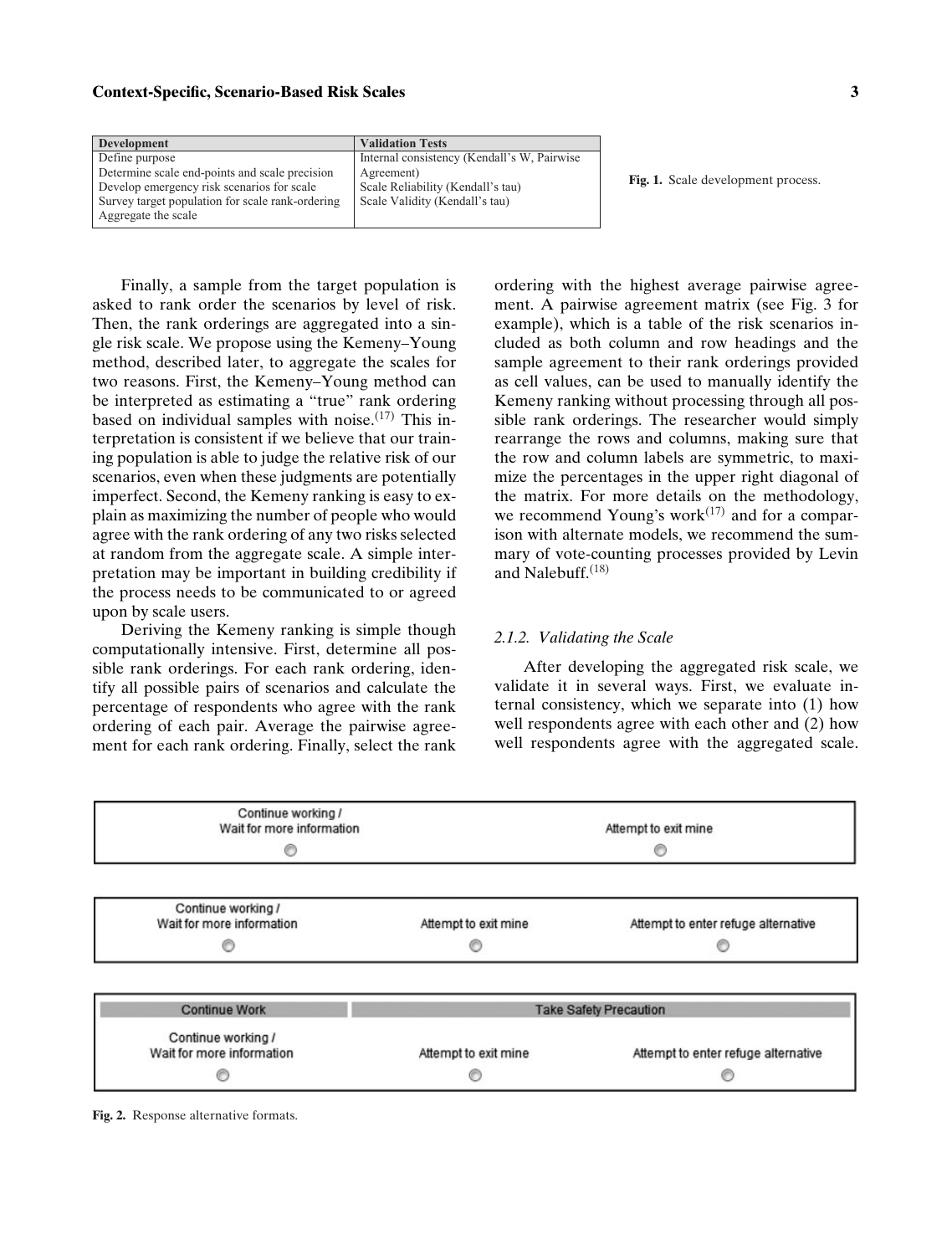| Yu, Lejarraga, and Gonzalez |
|-----------------------------|
|                             |

|                                      |           | Hurt foot               | Temporary<br>haze | Break in<br>ventilation                      | Burnt-<br>rubber<br>smell | Roof fall<br>along the<br>face |                           | Roof fall<br>outby    | Reverse in<br>ventilation | Stop in<br>ventilation | Elevated<br>level of<br>methane |                  | Smoke<br>outby     | Explosion<br>and hurt<br>shin | Explosion<br>outby |
|--------------------------------------|-----------|-------------------------|-------------------|----------------------------------------------|---------------------------|--------------------------------|---------------------------|-----------------------|---------------------------|------------------------|---------------------------------|------------------|--------------------|-------------------------------|--------------------|
| 1. Hurt foot                         |           |                         | 72%               | 83%                                          | 78%                       |                                | 94%                       | 100%                  | 100%                      | 100%                   |                                 | 100%             | 100%               | 100%                          | 100%               |
| Temporary haze<br>2.                 |           | 28%                     |                   | 56%                                          | 61%                       |                                | 83%                       | 78%                   | 78%                       | 100%                   |                                 | 94%              | 100%               | 100%                          | 100%               |
| Break in ventilation<br>3.           |           | 17%                     | 44%               |                                              | 56%                       |                                | 72%                       | 78%                   | 94%                       | 100%                   |                                 | 94%              | 89%                | 83%                           | 94%                |
| 4. Burnt-rubber smell                |           | 22%                     | 39%               | 44%                                          |                           |                                | 78%                       | 78%                   | 78%                       | 100%                   |                                 | 94%              | 100%               | 100%                          | 00%                |
| 5. Roof fall along the face          |           | 6%                      | 17%               | 28%                                          | 22%                       |                                |                           | 56%                   | 56%                       | 50%                    |                                 | 83%              | 89%                | 83%                           | 100%               |
| 6-7. Roof fall outby                 |           | $0\%$                   | 22%               | 22%                                          | 22%                       |                                | 44%                       |                       | 50%                       | 56%                    |                                 | 83%              | 89%                | 89%                           | 100%               |
| 6-7. Reverse in ventilation          |           | $0\%$                   | 22%               | 6%                                           | 22%                       |                                | 44%                       | 50%                   |                           | 67%                    |                                 | 78%              | 78%                | 78%                           | 89%                |
| 8. Stop in ventilation               |           | 0%                      | 0%                | 0%                                           | 0%                        |                                | 50%                       | 44%                   | 33%                       |                        |                                 | 61%              | 72%                | 72%                           | 78%                |
| Elevated level of methane<br>9.      |           | $0\%$                   | 6%                | 6%                                           |                           | $6\%$                          | 17%                       | 17%                   | 22%                       | 39%                    |                                 |                  | 78%                | 78%                           | 78%                |
| 10. Smoke outby                      |           | 0%                      | 0%                | 11%                                          | $0\%$                     |                                | 11%                       | 11%                   | 22%                       | 28%                    |                                 | 22%              |                    | 78%                           | 83%                |
| 11. Explosion and hurt shin          |           | 0%                      | $0\%$             | 17%                                          |                           | $0\%$                          | 17%                       | $11\%$                | 22%                       | 28%                    |                                 | 22%              | 22%                |                               | 56%                |
| 12. Explosion outby                  |           | 0%                      | $0\%$             | $0\%$<br>0%<br>0%<br>22%<br>22%<br>6%<br>11% |                           |                                | 17%                       | 44%                   |                           |                        |                                 |                  |                    |                               |                    |
|                                      |           |                         |                   |                                              |                           |                                |                           |                       |                           |                        |                                 |                  |                    |                               |                    |
|                                      |           |                         | Burnt-            | Roof fall                                    |                           |                                |                           | Mantrip               |                           | Elevated               |                                 | Explosion        |                    | Explosion                     | Explosion          |
|                                      | Hurt foot | Break in<br>ventilation | rubber<br>smell   | along the<br>face                            | Pillar<br>squeezing       | Roof fall<br>outby             | Reverse in<br>ventilation | derailing<br>and fire | Stop in<br>ventilation    | level of<br>methane    | Smoke<br>outby                  | and hurt<br>shin | Explosion<br>outby | and<br>broken leg             | and<br>methane     |
| Hurt foot                            |           | 61%                     | 71%               | 79%                                          | 84%                       | 79%                            | 77%                       | 82%                   | 82%                       | 82%                    | 93%                             | 89%              |                    | 91%<br>89%                    | 89%                |
| Break in ventilation                 | 39%       |                         | 66%               | 70%                                          | 63%                       | 68%                            | 73%                       | 79%                   | 86%                       | 80%                    | 88%                             | 91%              |                    | 89%<br>88%                    | 84%                |
| Burnt-rubber smell<br>$\overline{3}$ | 29%       | 34%                     |                   | 59%                                          | 54%                       | 59%                            | 71%                       | 68%                   | 77%                       | 70%                    | 86%                             | 86%              |                    | 89%<br>91%                    | 91%                |
| Roof fall along the face<br>4.       | 21%       | 30%                     | 41%               |                                              | 52%                       | 52%                            | 57%                       | 64%                   | 61%                       | 59%                    | 77%                             | 82%              |                    | 86%<br>86%                    | 88%                |
| Roof fall outby<br>5.                | 16%       | 38%                     | 46%               | 48%                                          |                           | 52%                            | 59%                       | 63%                   | 75%                       | 73%                    | 86%                             | 86%              |                    | 91%<br>91%                    | 91%                |
| Pillar squeezing<br>6.               | 21%       | 32%                     | 41%               | 48%                                          | 48%                       |                                | 55%                       | 61%                   | 64%                       | 68%                    | 84%                             | 80%              |                    | 84%<br>91%                    | 89%                |
| Reverse in ventilation<br>7.         | 23%       | 27%                     | 29%               | 43%                                          | 41%                       | 45%                            |                           | 61%                   | 55%                       | 64%                    | 80%                             | 84%              |                    | 89%<br>86%                    | 89%                |
| Mantrip derailing and fire<br>8.     | 18%       | 21%                     | 32%               | 36%                                          | 38%                       | 39%                            | 39%                       |                       | 61%                       | 61%                    | 77%                             | 80%              |                    | 86%<br>88%                    | 88%                |
| 9. Stop in ventilation               | 18%       | 14%                     | 23%               | 39%                                          | 25%                       | 36%                            | 45%                       | 39%                   |                           | 63%                    | 77%                             | 82%              |                    | 82%<br>88%                    | 84%                |
| 10. Elevated level of methane        | 18%       | 20%                     | 30%               | 41%                                          | 27%                       | 32%                            | 36%                       | 39%                   | 38%                       |                        | 79%                             | 82%              |                    | 88%<br>86%                    | 88%                |
| 11. Smoke outby                      |           | 7%<br>13%               | 14%               | 23%                                          | 14%                       | 16%                            | 20%                       | 23%                   | 23%                       | 21%                    |                                 | 59%              |                    | 70%<br>68%                    | 79%                |

13. Explosion outby **19% 12% 12% 14% 14% 9% 16% 11% 14% 18% 13% 13% 30% 38% 11% 54% 73%** 

15. Explosion and methane 11% 16% 9% 13% 9% 11% 11% 13% 16% 13% 21% 32% 27% 38%

**Fig. 3.** Pairwise agreement matrices. Top: NIOSH employees; Bottom: Mine inspectors.

14. Explosion and broken leg 11% 11% 9% 14% 9% 9% 9% 14% 13% 13% 14% 14%

12. Explosion and hurt shin 11% 9% 14% 18% 14% 20% 16% 20%

Respondent agreement with each other can be measured using Kendall's *W*, a nonparametric measure of agreement in rank orderings that ranges from 0 (no pattern) to 1 (perfect agreement) and is interpreted similarly to an average correlation coefficient. To our knowledge, there is no standardized measure of individual agreement to an aggregate scale, so we propose the average pairwise agreement. For a Kemeny ranking, this ranges from 50% (no pattern) to 100% (perfect agreement). There are two cautions in interpreting these measures. First, both are sensitive to the scenarios chosen, such that the more similar the risk of the scenarios included in the scale, the more likely a disagreement in their rankings would occur. Including scenarios of similar risk thus lowers our measures of internal consistency, yet offers greater precision and understanding of the population's perception of the risks. As such, lower values do not necessarily represent a low-quality scale. Second, scale-level measures may obscure important disagreements or uncertainty about the risk rankings of specific scenario pairs. Thus, the full pairwise agreement matrix is still necessary to comprehensively evaluate internal consistency.

Scale reliability provides us with a measure of how consistently the scale is interpreted across groups, such as different subsets of the population or the same population over time. We propose Kendall's tau, a nonparametric measure used to assess agreement in two rank orderings, and Kendall's tau-*b*, which provides a similar measure accounting for ties. Kendall's tau and tau-*b* range from –1 (perfect disagreement) to 1 (perfect agreement).

Scale validity provides us a measure of whether our scale is actually measuring what we believe it is measuring, and can be evaluated by comparing the developed scale with another rank ordering of the same scenarios by risk. Ideally, if quantitative risk estimates are available, we can compare the quantitative rank-ordering of the scenarios with our aggregated rank orderings using Kendall's tau/tau*b*. Where the quantitative estimates do not exist, we look to compare how our aggregated rank orderings align with an alternate method to order the scenarios. In our case, we use reported emergency response behavior as a second proxy for risk.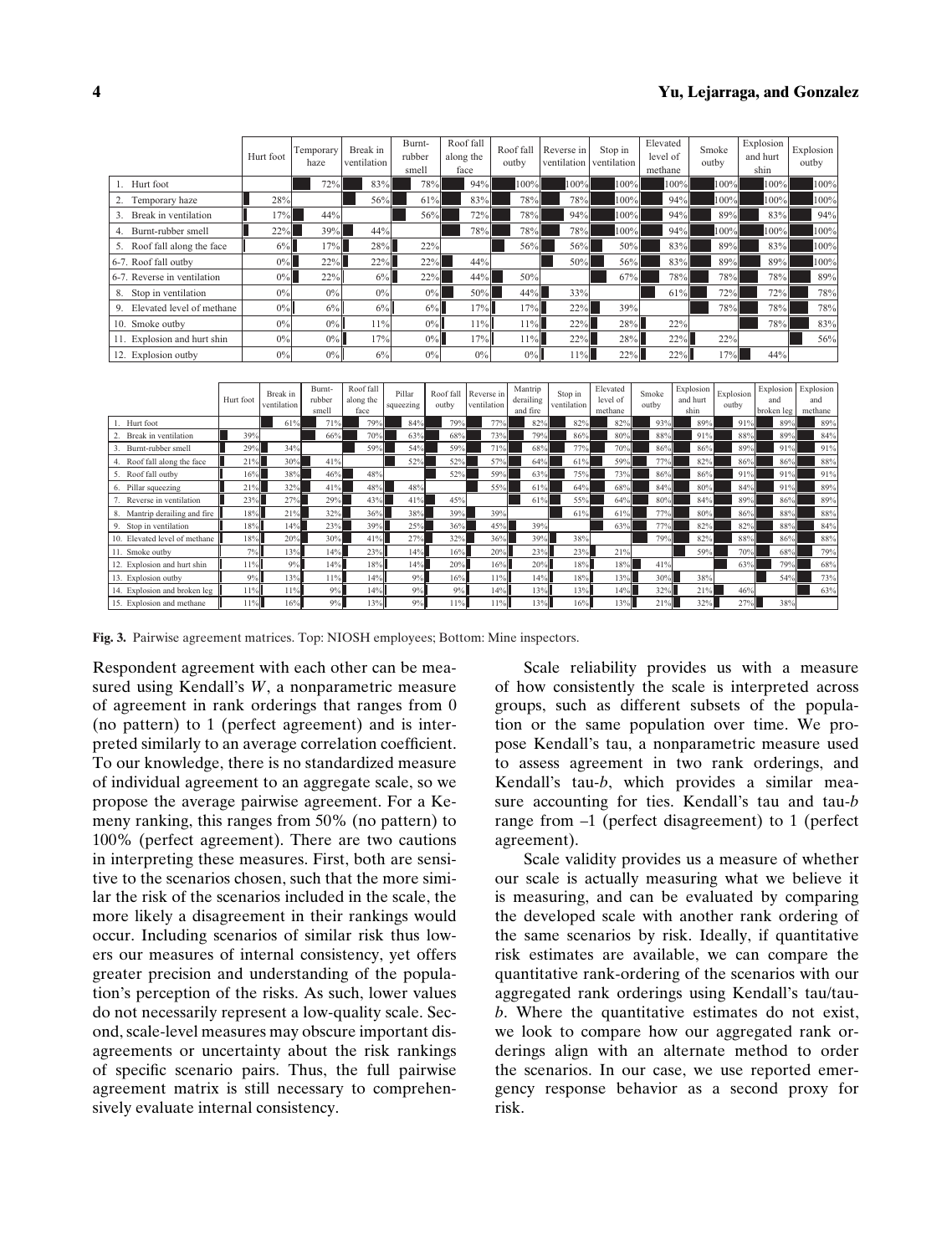# **3. MINE EMERGENCY RISK SCALE, SURVEY 1**

To evaluate the proposed methodology, we worked with NIOSH to develop a scenario-based risk scale for use in training emergency mine response. In consultation with NIOSH, 12 scenarios were originally developed and piloted with NIOSH employees. After the pilot study, one scenario was removed and four scenarios were added to improve precision around risks and risk levels that were of greater interest in mine safety communication. In addition, as part of our collaboration with NIOSH, a secondary study was included in the scale-development survey, which asked how the introduction and presentation of refuge alternatives might affect emergency response decisions. We discuss the secondary study later, as data from the study are used as part of our validation of the scenario-based risk scale and as the study provides an example of how the scale may be used.

## **3.1. Methodology**

## *3.1.1. Participants*

Eighteen NIOSH employees volunteered to pilot the initial survey and provided feedback. Employee backgrounds included mine safety researchers, mining engineers, computer engineers, and behavioral scientists. Respondents had worked an average of 7.1 years  $(SD = 10.4)$  in the mining industry, of which four respondents reported years worked inside a mine  $(M = 5.3, SD = 3.3)$ . Average age of respondents was 38.7 years  $(SD = 11.3)$ , and 38.8% of respondents were female.

Sixty-two mine inspectors were asked to complete the revised survey. Based on demographic responses, one participant who reported being born in 1900 and reported no experience working in the mining industry was dropped from analysis. Of the remaining 61 mine inspectors, respondents worked an average of 29.6 years  $(SD = 9.7)$  in the mining industry and all reported some years of working inside a mine ( $M = 25.5$ ,  $SD = 10.5$ ). Average age of respondents was 50.9 years  $(SD = 8.67)$ , and none of the respondents were female.

## *3.1.2. Materials*

Respondents completed a survey that was administered online. The survey asked respondents how they would respond to a given mine emergency scenario, to rank order the scenarios, and then to provide demographic information about themselves.

The survey was introduced with the following text:

On the following page, you will be presented with several scenarios that involve some level of risk. We ask that you consider these scenarios as if you were an underground coal miner.

Imagine that you just started a shift and are currently at the mine face, approximately 40 crosscuts inby the entrance. A refuge alternative is located 10 crosscuts outby your position. Please take a moment to picture yourself in this situation.

Now, read the following scenarios and tell us which action you feel would be most appropriate. While realworld scenarios may be more complex, we ask you to provide the best answer given the question.

Respondents were then presented with different mine risk scenarios in randomized order and were asked to indicate how they would respond given a set of two to three response alternatives including: "Continue working/Wait for more information," "Attempt to exit mine," and "Attempt to enter refuge alternative." The response alternatives were presented in three different formats, with each participant viewing only one format. In the 2-Flat (2F) format, only the options to continue work or exit the mine were presented. In the 3-Flat (3F) format, all three response alternatives were presented in the same manner. In the 3-Collapsed (3C) format, all options were presented, however the options to exit the mine or enter the refuge alternative appeared under the "Take Safety Precaution" subheading and the continue work option appeared under the "Continue Work" subheading. The three presentation formats are depicted in Fig. 2.

The mine risk scenarios presented to respondents are included in Table I. After indicating how they would respond to each of the scenarios, respondents were presented with the full list of scenarios in a randomized order and asked to rank order the scenarios from "most risky" to "least risky" using a drag-and-drop interface.

# *3.1.3. Design*

Given slightly different scenarios, a separate risk scale was developed for NIOSH and the mine inspectors. Internal consistency and validity measures were calculated for each scale, whereas reliability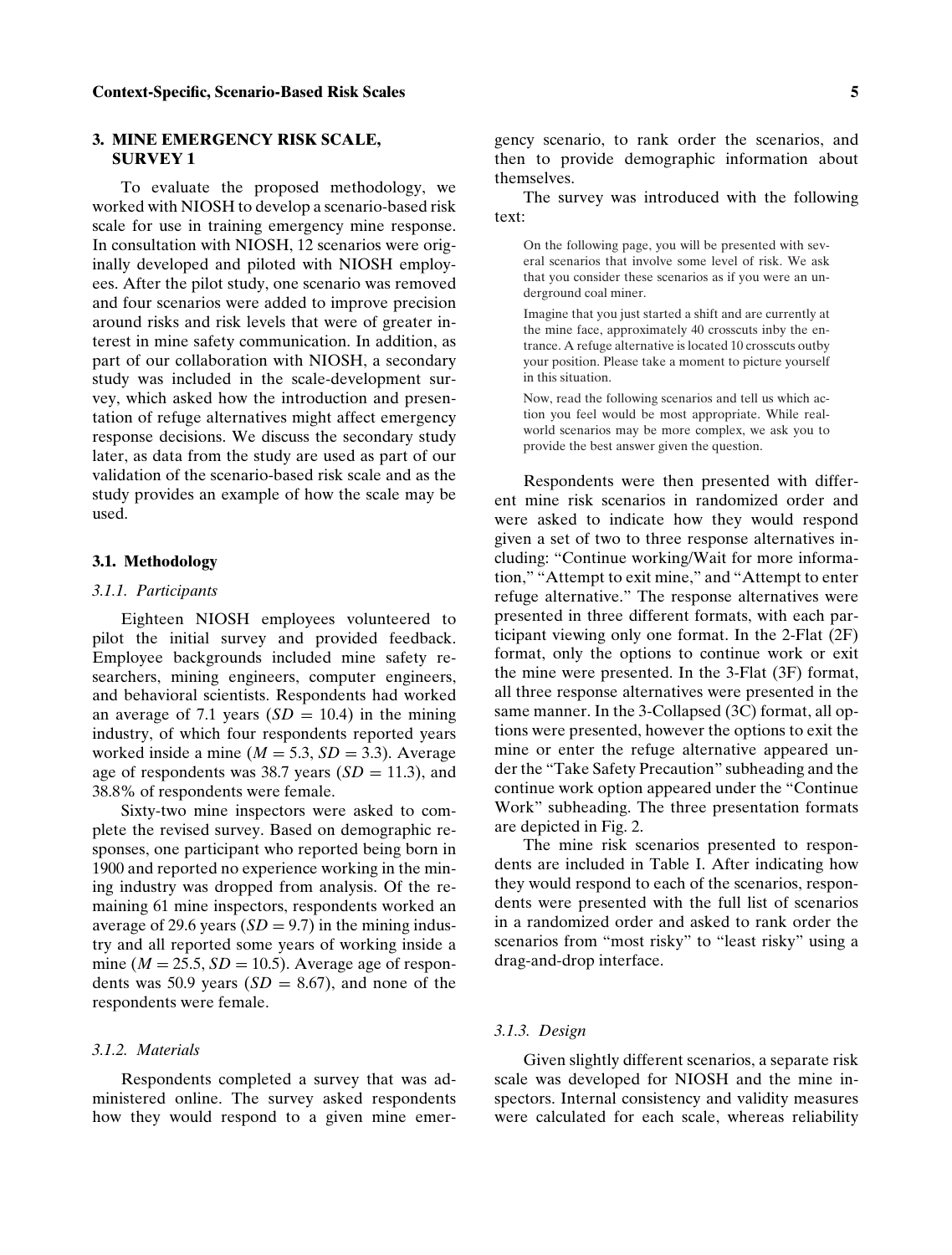| <b>Risk Scenarios</b>                                                                                                                                                                                                                                                                                                                                       | <b>NIOSH</b> | Mine Inspectors |
|-------------------------------------------------------------------------------------------------------------------------------------------------------------------------------------------------------------------------------------------------------------------------------------------------------------------------------------------------------------|--------------|-----------------|
| Hurt foot. As you were working, you took an incorrect step and hurt your foot. There is a sharp,<br>minor pain that quickly subsides. You are able to walk and move without issue.                                                                                                                                                                          | X            | X               |
| Temporary haze. As you are working you notice that it seems a bit harder to see, and you notice<br>large dark particles drifting in the air. As you continue working, these particles seem to dissipate.                                                                                                                                                    | X            |                 |
| Break in ventilation. While working you notice the air quantity in your entry has dropped<br>significantly. After a minute, you notice that ventilation is restored.                                                                                                                                                                                        | X            | X               |
| Burnt-rubber smell. As you work, you smell something that reminds you of burnt rubber. As you<br>continue working, the smell seems to go away.                                                                                                                                                                                                              | X            | X               |
| Roof fall along the face. You hear a loud disturbance coming from a location further down the mine<br>face. A call from miners mine in that location indicates that an area of roof near them has<br>collapsed and weakened the adjoining roof.                                                                                                             | X            | X               |
| Pillar squeezing. You notice three pillars in the area adjacent to you showing signs that they are<br>beginning to crush from the roof load. You know from the mine maps that this area trends toward<br>deeper cover.                                                                                                                                      |              | X               |
| Roof fall outby. You hear a loud disturbance coming from outby. A call from miners who were just<br>entering the mine indicates that they believe an area of roof has collapsed and weakened the<br>adjoining roof.                                                                                                                                         | X            | X               |
| Reverse in ventilation. While working you notice that the air in your entry has changed direction.                                                                                                                                                                                                                                                          | X            | X               |
| Mantrip derailing and fire. Soon after you arrive, you hear a loud disturbance outby. A call from<br>miners in the area indicates that the mantrip derailed on its way back up, damaging the track and<br>causing an electrical fire. The miners in the area believe that they have the fire under control.                                                 |              | X               |
| Stop in ventilation. While working you notice the air quantity in your entry has dropped significantly.<br>After 10 minutes, you find that ventilation has still not been restored.                                                                                                                                                                         | X            | X               |
| Elevated level of methane. When methane levels in your area reached 1% you made changes to the<br>local ventilation to try and correct the problem. Methane levels have reached 1.3% and are still<br>climbing.                                                                                                                                             | X            | X               |
| Smoke outby. You notice heavy dark smoke coming up the entry you are in from the outby<br>direction. You are not aware of any activities going on in the mine that could cause the smoke,<br>and, as time passes, the smoke appears to get thicker.                                                                                                         | X            | X               |
| Explosion and hurt shin. There was an explosion in the mine coming several crosscuts away. The<br>explosion dislodged some loose rock, which fell and gashed you in the right shin. You are bleeding<br>fairly steadily and, while you can walk, you can only do so with significant pain and with about<br>three times as much effort as you normally can. | X            | X               |
| Explosion outby. You hear a loud explosion fairly close to your position, outby. You immediately<br>feel an increase in temperature. A call indicates that the team working several crosscuts away<br>from yours reported heavy smoke outby of their position.                                                                                              | X            | X               |
| Explosion and broken leg. There was an explosion in the mine coming several crosscuts away. The<br>explosion dislodged some loose rock, which broke a bone in your lower leg—preventing you from<br>putting any pressure on that leg. You notice heavy smoke coming from the direction of the<br>explosion.                                                 |              | X               |
| Explosion and methane. You hear an explosion coming from outby. Soon after, you receive a call<br>from the miners who were working in the area explaining that the explosion damaged the<br>ventilation controls and that methane levels had jumped to over 7% and were climbing when they<br>had evacuated.                                                |              | X               |

**Table I.** Mine Risk Scenarios

*Note:* X's indicate that the corresponding risk was included in the survey to NIOSH and mine inspectors, respectively.

measures compared both scales using only the scenarios that were common in both.

To test for effects in response presentation for the secondary study, respondents were randomly assigned to the different response alternative formats ("3F," "2F," "3C") in a 3-group design. For each respondent, the same format was used across all emergency risk scenarios.

#### *3.1.4. Procedures*

The survey was administered to all samples online. For the initial pilot NIOSH data, the survey was sent to NIOSH and was disseminated through an e-mail to potential volunteers in November and December, 2010. For the mine inspectors, the revised survey was delivered through NIOSH and administered during a Mine Safety and Health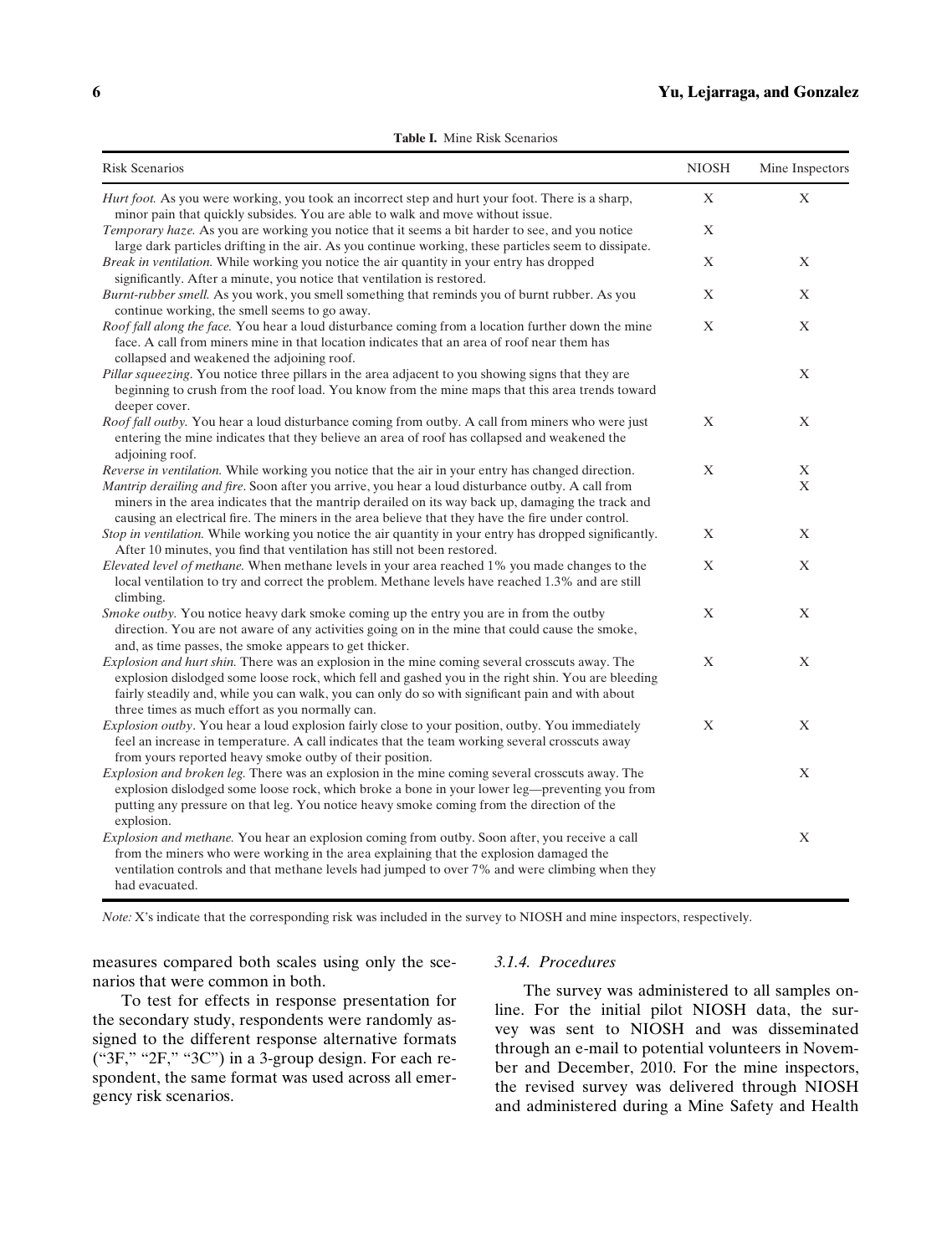**Table II.** Survey 1 Rank Orderings

|                               | Survey 1<br><b>NIOSH</b><br>$(n = 18)$ | Survey 1<br>Inspectors<br>$(n = 56)$ |
|-------------------------------|----------------------------------------|--------------------------------------|
| Hurt foot                     | 1                                      | 1                                    |
| Temporary haze                | $\overline{2}$                         |                                      |
| Break in ventilation          | 3                                      | 3                                    |
| Burnt-rubber smell            | $\overline{4}$                         | 4                                    |
| Roof fall along the face      | 5                                      | 5                                    |
| Pillar squeezing              |                                        | 6                                    |
| Roof fall outby               | $6 - 7$                                | 7                                    |
| Reverse in ventilation        |                                        | 8                                    |
| Mantrip fire                  |                                        | 9                                    |
| Stop in ventilation           | 8                                      | 10                                   |
| Elevated level of             | 9                                      | 11                                   |
| methane                       |                                        |                                      |
| Smoke outby                   | 10                                     | 12                                   |
| Explosion and hurt shin       | 11                                     | 13                                   |
| Explosion outby               | 12                                     | 14                                   |
| Explosion and broken          |                                        | 15                                   |
| leg                           |                                        |                                      |
| Explosion and elevated        |                                        | 16                                   |
| methane                       |                                        |                                      |
| Kendall's $W$                 | 0.66                                   | 0.43                                 |
| Average pairwise<br>agreement | 82.9%                                  | 76.1%                                |

Administration (MSHA) training that occurred from January through March, 2011.

# **3.2. Results**

## *3.2.1. Kemeny Ranking*

The Kemeny ranking for the different pools of respondents are included in Table II. As the rank ordering was optional in the survey, rank orderings were provided by all 18 NIOSH employees, but only 56 of the 61 mine inspectors.

In reviewing the respondent's answers, several mine inspectors appear to have provided rank orderings in the opposite direction of most respondents. For example, six participants (10.5%) were identified as having ranked "hurt foot" as being more risky than "explosion and elevated methane." Our analysis below includes these responses as reported.

#### *3.2.2. Internal Consistency*

We measured agreement between respondents using Kendall's *W*. For NIOSH employees, we found a moderate-high Kendall's *W* of 0.66 ( $p < 0.001$ ); for the inspectors, we find a moderate *W* of 0.43 ( $p <$ 0.001).

We tested for agreement between respondents and the aggregated risk scale using average pairwise agreement. Average pairwise agreement for each scale was generally higher among NIOSH employees at 82.9% compared to the mine inspectors at 76.1%. The pairwise agreement matrix for each sample is provided in Fig. 3, with each cell interpreted as the percentage of respondents ranking the scenario in the row as less risky than the scenario in the column. In general, there was greater consensus in the rank ordering of scenarios with larger aggregate rank differences than those with smaller rank differences. Consensus in the pairwise agreement matrix is indicated by values close to 0% or 100%.

## *3.2.3. Scale Reliability*

We tested the reliability of the scale rank by comparing the two aggregate rank orderings using Kendall's tau-*b*. The two scales showed a high association,  $\tau_B = 0.991$ . To test for significance, we used the methodology indicated by Noether, $(19)$  finding that the association was significant,  $z_B = 4.22$ ,  $p < 0.001$ .

# *3.2.4. Scale Validity*

We tested the scale's validity by comparing the scale to the reported response to the scenarios. As the option to "Continue Working" appeared across all treatment conditions, we used the proportion of participants choosing to continue work as a measure of how safe (nonrisky) each scenario was. Kendall's tau-*b* was fairly high for both the NIOSH employees,  $\tau_B = 0.83$  ( $z_B = 3.68$ ,  $p < 0.001$ ), and the mine inspectors,  $\tau_B = 0.80$  ( $z_B = 4.09$ ,  $p < 0.001$ ). The relationship is diagrammed in Fig. 4, with the percentage of participants choosing to continue working represented on the vertical axis and the scenarios on the horizontal axis, ranked in increasing order according to all responses. As scenarios became more risky toward the right end of the horizontal axis, the proportion of NIOSH employees and miners that decided to continue working went to zero.

#### *3.2.5. Response Presentation Comparisons*

We tested for differences in responses as a function of response presentations only for mine inspectors, as the NIOSH sample was very small. The percentage of respondents choosing to continue work was used as the main dependent measure, as it was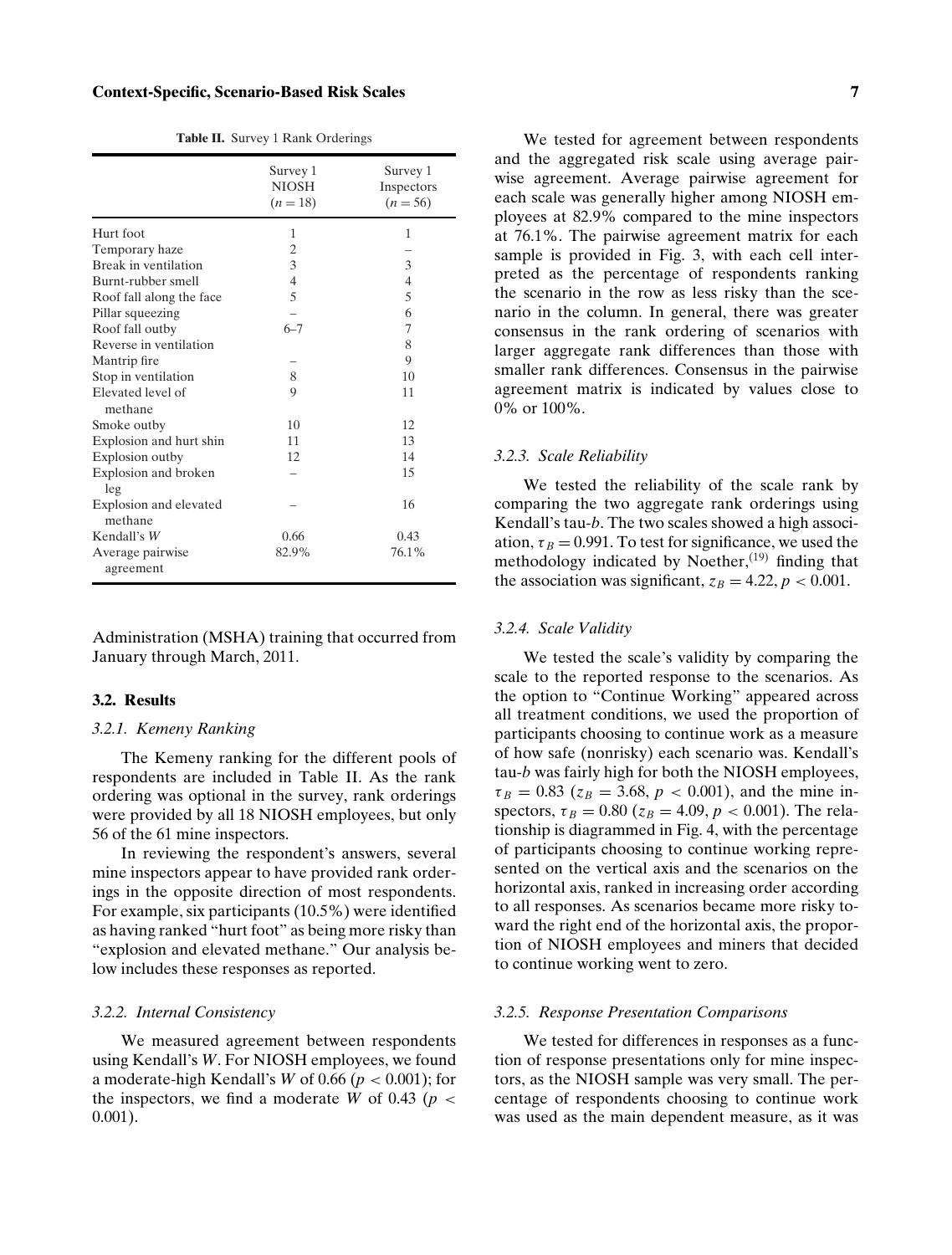

**Fig. 4.** Percent respondents choosing to continue work by scenario.

shared across all treatments, and was interpreted as the most risky response to take.

We used a nonparametric bootstrap to test for differences in two ways. First, we estimated the percentage of times that the maximum observed difference in the decision to continue working between treatments *across all risk scenarios* was greater than the maximum observed difference in our bootstrap sample in an approach similar to the Kolmogorov– Smirnov test. We created a bootstrap sample by randomly resampling our participant responses, with replacement, from all three treatments into new groups identical in size to our original treatment groups (3F:  $n = 23$ ; C:  $n = 20$ ; 2F:  $n = 19$ ). Then, we identified the maximum difference for a risk scenario across all scenarios in the sample. Repeating this process 10,000 times, we estimated a distribution of maximum differences. The observed maximum difference was in "Stop in ventilation" between the 2F and 3F treatments, with a difference of 29.1%. By examining the percent of times our bootstrap distribution exceeded this observed value, we estimate  $p = 59.4$ , a nonsignificant difference. A diagram of emergency response is provided in Fig. 5, including reported responses for exiting the mine and seeking a refuge' alternative.

Next, we compared the maximum difference in the percentage of respondents who chose to continue working across treatments for each risk scenario against the distribution derived from our bootstrap sample, in an approach similar to running a separate significance test for each scenario. The

bootstrap and *p*-values were calculated, as described earlier, and we find that all scenario comparisons are nonsignificant, except for "Stop in ventilation" with  $p = 0.10$ . Given no adjustment for multiple comparisons in the second analysis, the significance level for this scenario may be overstated.

## **3.3. Discussion**

## *3.3.1. Scale Validation Implications*

Kendall's *W* was moderately high for both NIOSH employees and mine inspectors, suggesting fair agreement across individuals and with the aggregated scale. Nonetheless, we should consider reasons for why they were not higher. First, respondents may have interpreted the term "risk" differently as it was not specified in the survey. For example, risk may be interpreted as including any combination of fatality or injury. Participants might also include nonhealth effects in their interpretation of risk, such as dread or unfamiliarity.(20) Kendall's *W* being higher for NIOSH employees than for the mine inspectors suggests that safety researchers view risks more consistently, potentially as a result of a more academic and formalized view of risk. Second, the scenarios may have been worded unclearly, leading to unintended and inconsistent interpretations. Finally, the respondents may have genuinely differing opinions on how the risks rank. Unfortunately, given limited access to the mine inspectors, we were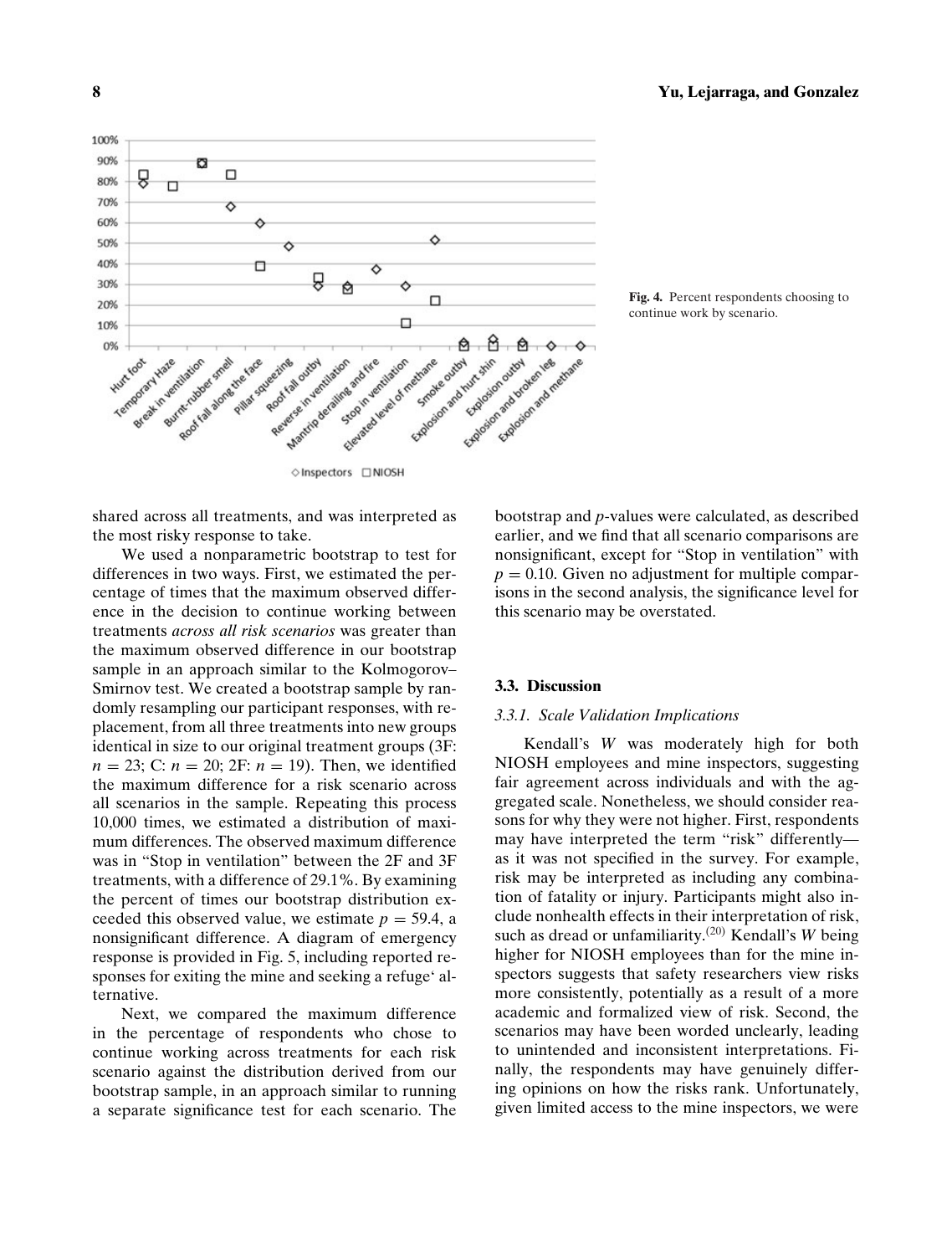

**Fig. 5.** Emergency response by response presentation and risk scenario.

unable to gather more information about these possible causes.

We did not expect the Kendall's tau-*b* between the two aggregate rank orderings to be as high as it was, given the two different populations responding to the survey. This high association is encouraging, because it suggests that the developed scale can be commonly understood across mine safety officials and miners. The one set of scenarios that are rank ordered differently—a tie for NIOSH employees between "Roof fall outby" and "Stop in ventilation," but not for the mine inspectors—might be explained as a result of the small sample of NIOSH employees or due to true differences in perceived rank orderings. If the latter is true, follow-up interviews between NIOSH and the mine inspectors may determine the reasons for these differences, e.g., differences in knowledge, and to build consensus.

#### *3.3.2. Scale Applications*

If the risk scale is considered reasonable, the next step would be to apply the scale appropriately for its intended purpose. We suggest three ways this may be done.

In certain cases, the whole scale does not need to be communicated to the target audience. For example, to communicate a precise risk level under which specific emergency responses should be taken, it may be more effective to communicate only those

scenarios at that risk threshold. The pairwise agreement matrix can provide information on the effectiveness of such a threshold, giving indications as to the types of risks that are more likely to be confused as falling above or below the threshold and the probability of such confusion. Providing a few similarly risky scenarios could reduce this confusion further.

In other cases, researchers or trainers may wish to communicate distinct, but not precise risk levels, for example, to describe a case under which an emergency response behavior should be evidently appropriate. In these cases, risk scenarios should be selected far from the risk thresholds and the pairwise agreement matrix can be used to determine which risks are viewed as clearly distinct.

Finally, the whole risk scale may be used in cases where general patterns of behavior need to be assessed. This is more likely to be used among researchers, such as in examining whether the effects of a policy affect behavior overall or if researchers are uncertain as to where such effects would occur. Our secondary study on how the impact of emergency response presentation on behavior is an example of such a case.

#### *3.3.3. Response Presentation*

Given the relatively recent introduction of refuge alternatives to mine emergency response, we wanted to test if the introduction of refuge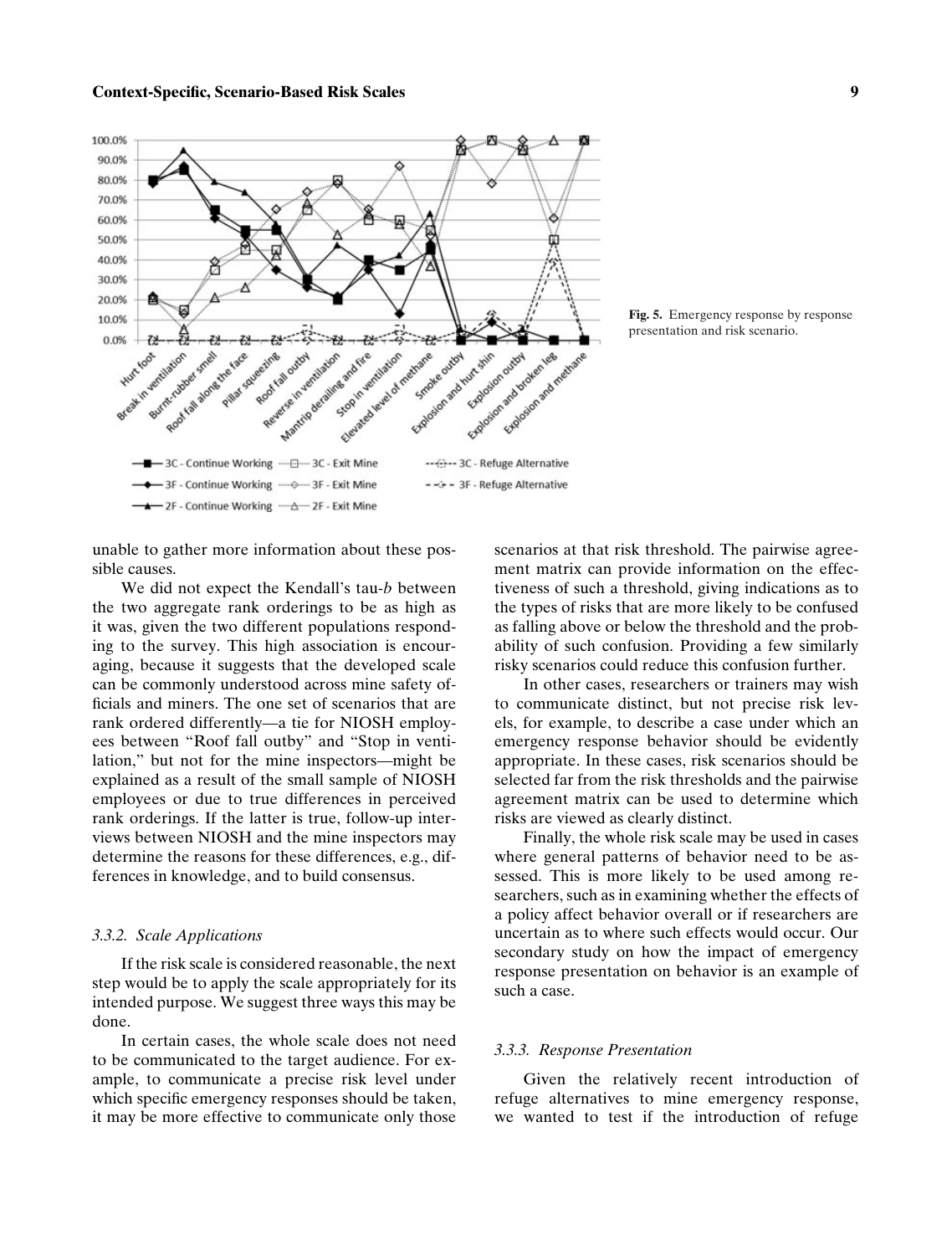alternatives and the manner in which they were presented could impact how miners respond to emergency scenarios. Behavior could become riskier, due to moral hazard, $(21)$  if the refuge alternative was seen as a "fall-back" that allowed them to continue under conditions in which they would have otherwise attempted to exit. Miners could also be less risky due to the compromise effect, $(22)$  as exiting the mine now seems like an objectively less extreme response. Similarly, as exiting the mine appears in the center of the response scale, they may interpret it as a more normatively appropriate response.(23)

Our results suggest either that these effects do not have a significant impact or that they interact in such a way as to negate each other's influence. Including refuge alternatives directionally results in less risky behavior, with a presentation on equal footing resulting in the least risky behavior. Given nonsignificant differences, it is difficult to provide strong recommendations, although, in actual practice, some communication must be made. As refuge alternatives exist, either the 3F or 3C presentation should be used based on which presentation results in the pattern most similar to desired behavior.

# **4. MINE EMERGENCY RISK SCALE, SURVEY 2**

To test some methodological improvements, a second survey was run using a new group of mine inspectors completing their MSHA training. The improvements were focused on reducing the need for follow-up interviews by gathering feedback as part of the survey itself; providing a clearer definition of "risk" for the rank ordering; and implementing checks to ensure that participants had read the rank ordering instructions correctly. As with the initial survey, a secondary study was included—this time to test whether the respondent's perceived role on the crew, as a member of the crew or as the crew foreman, would impact the emergency response alternatives they select.

#### **4.1. Methodology**

## *4.1.1. Participants*

Forty-seven mine inspectors were asked to complete the second survey. Respondents worked an average of 30.0 years  $(SD = 12.6)$  in the mining industry and 25.9 years  $(SD = 13.0)$  inside a mine. Average age of respondents was 52.9 years  $(SD = 10.1)$ , and none of the respondents were female.

#### *4.1.2. Materials*

Most of the survey materials were identical to the first survey, with some targeted modifications. Two versions of the introduction were created, asking the respondent to answer the question either as "a crew member" or as "the crew foreman," and are presented below:

On the following page, you will be presented with several scenarios that involve some risk of fatality. We ask that you consider these scenarios as if you were [a member/the foreman] of a crew of underground coal miners.

Imagine that your crew just started a shift and are currently at the mine face, approximately 40 crosscuts inby the entrance. A refuge alternative is located 10 crosscuts outby your position. Please take a moment to picture yourself in this situation.

On the next page are scenarios and several actions that you could recommend to your crew. Taking the role of [a crew member/the crew foreman], indicate which action you would recommend. If you would recommend doing something not listed, please select the best answer from the options provided then clarify your response or note what other action you would take in the comments section for that scenario.

Please keep in mind that each scenario should be considered separately.

Respondents were then presented with the same mine risk scenarios in a randomized order and asked how they would respond. Responses were solicited using the 3F format from the first survey, modified with an option to comment on the response, as illustrated in Fig. 6.

Respondents were required to rank order the scenarios using the same drag-and-drop interface; however, the wording for risk was revised to read "most likely to result in a fatality" to "least likely to result in a fatality." After the rank ordering, participants were provided with the scenario that they ranked as most likely and least likely to result in a fatality with the following question: "To check that we recorded your answers accurately, could you confirm that you ranked the scenario  $\langle \text{most likely} \rangle$  as more likely to result in a fatality than <least likely>?" The participant then had the option of answering "Yes" and continuing the survey; answering "No, the ranking is reversed" indicating that their rank ordering should be reversed for analysis; or going back to the rank ordering and revising the order.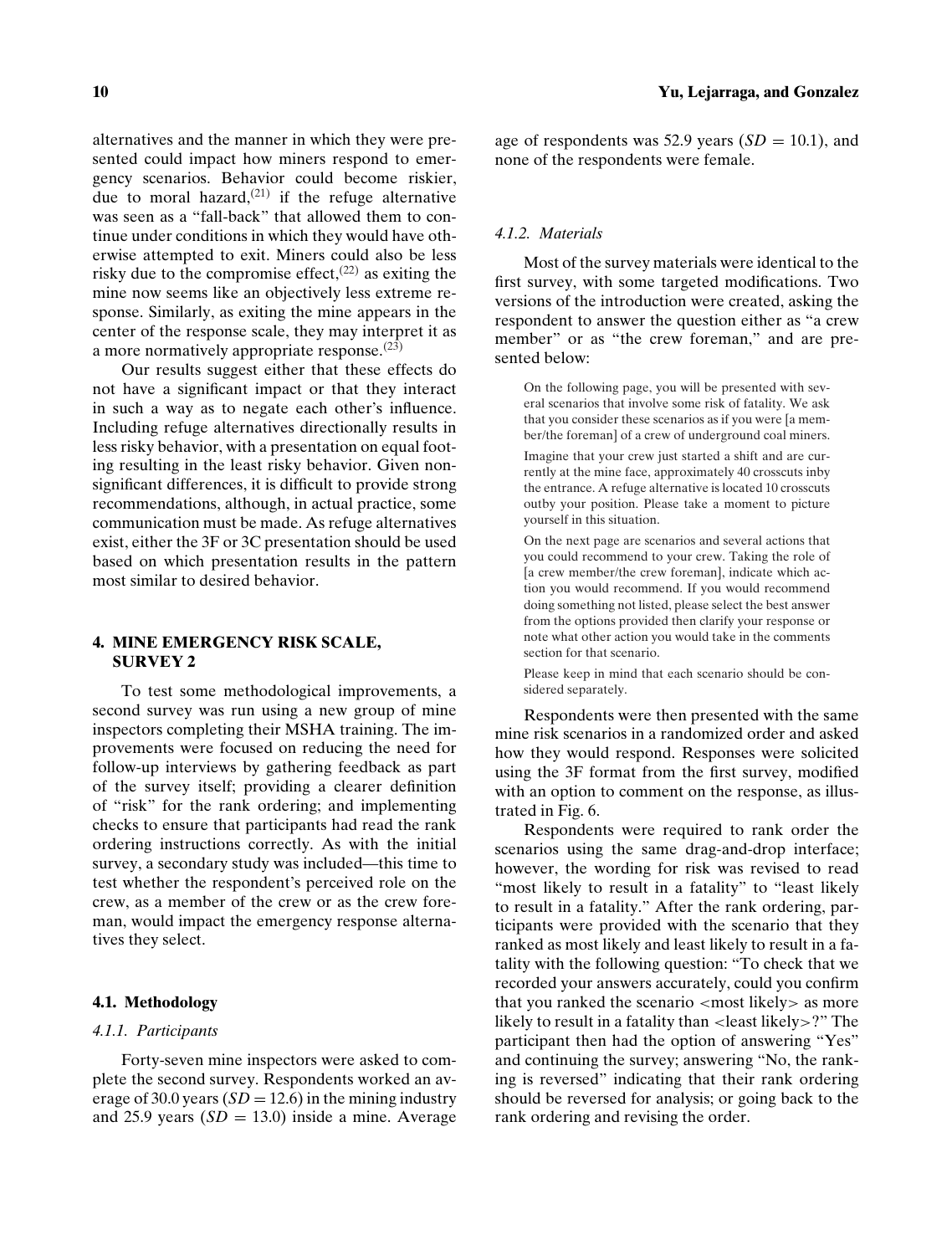| Continue working /<br>Wait for more<br>information | Attempt to exit mine | Attempt to enter<br>refuge alternative | Comments / Alternate Response: |
|----------------------------------------------------|----------------------|----------------------------------------|--------------------------------|
|                                                    |                      |                                        |                                |

**Fig. 6.** Response format, Survey 2.

Starting from lowest to highest rank ordered risk, the survey identified the first instance in which the respondent chose to continue working in the less risky scenario but exit the mine in the more risky scenario. The respondent was then prompted to answer the following: "You ranked the scenario <less likely > next to the scenario <more likely >. However, you answered that you would respond to these risks differently. // Why did you decide to continue working for <less likely> but attempt to escape the mine for <more likely>?" The survey presented a similar question for exiting the mine and attempting to enter the refuge alternative. Finally, the survey asked the respondent what factors they would consider before taking each behavioral response, as follows: "In general, what factors do you feel would influence a miner to [continue working/attempt to exit the mine/attempt to enter a refuge chamber]?"

## *4.1.3. Design*

An aggregate risk scale was developed based on the mine inspector responses, with internal consistency and validity measures calculated for the scale. Reliability measures were calculated between the current survey and the first survey.

For the secondary study, respondents were randomly assigned to the different roles ("crew member," "crew foreman") in a two-group design.

# *4.1.4. Procedures*

The survey was administered online to the mine inspectors during MSHA training in July, 2011.

## **4.2. Results**

## *4.2.1. Kemeny Ranking*

The Kemeny ranking of all 47 respondents are included in Table III. Three respondents (6.4%) indicated that they had reverse ranked the scenarios. After correcting those respondents' rank orderings, no respondent were identified to have ranked "hurt foot" as more likely to result in a fatality than "explosion and elevated methane."

## *4.2.2. Internal Consistency*

We found a moderate-high Kendall's *W* of 0.58  $(p < 0.001)$  and an average pairwise agreement of 79.6%. The pairwise agreement matrix for each sample is provided in Fig. 7. In general, there is greater consensus in the rank ordering of scenarios with larger rank differences in risk than those with smaller rank differences.

## *4.2.3. Scale Reliability*

We test the reliability of the scale by comparing the rank orderings to the first survey, using Kendall's tau. The two scales show a high association,  $\tau = 0.867$  $(z_B = 4.50, p < 0.001).$ 

**Table III.** Survey 2 Rank Orderings

|                                | Survey 2 Inspectors $(n = 47)$ |
|--------------------------------|--------------------------------|
| Hurt foot                      | 1                              |
| Break in ventilation           | 2                              |
| Burnt-rubber smell             | 3                              |
| Pillar Squeezing               | 4                              |
| Roof fall outby                | 5                              |
| Stop in ventilation            | 6                              |
| Reverse in ventilation         | 7                              |
| Roof fall along the face       | 8                              |
| Mantrip fire                   | 9                              |
| Elevated level of methane      | 10                             |
| Smoke outby                    | 11                             |
| Explosion and hurt shin        | 12                             |
| Explosion and broken leg       | 13                             |
| Explosion outby                | 14                             |
| Explosion and elevated methane | 15                             |
| Kendall's $W$                  | 0.58                           |
| Average pairwise agreement     | 79.6%                          |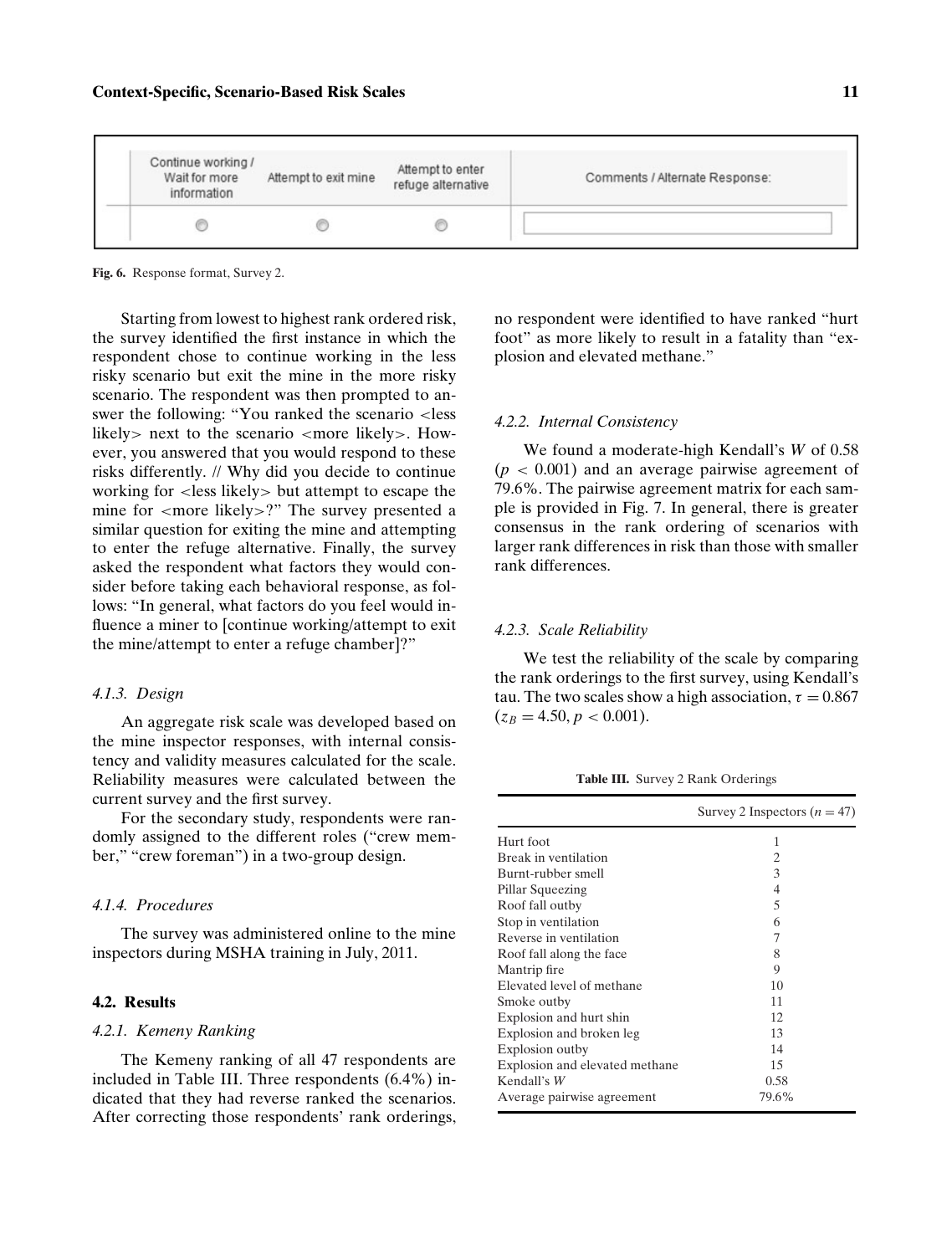|                               | Hurt foot | Break in<br>ventilation | Burnt-<br>rubber<br>smell | Pillar<br>squeezing | Roof fall<br>outby | Stop in | Reverse in<br>ventilation ventilation | Roof fall<br>along the<br>face | Mantrip<br>derailing<br>and fire | Elevated<br>level of<br>methane | Smoke<br>outby | Explosion<br>and hurt<br>shin | Explosion<br>and<br>broken leg | Explosion<br>outby | Explosion<br>and<br>methane |
|-------------------------------|-----------|-------------------------|---------------------------|---------------------|--------------------|---------|---------------------------------------|--------------------------------|----------------------------------|---------------------------------|----------------|-------------------------------|--------------------------------|--------------------|-----------------------------|
| . Hurt foot                   |           | 70%                     | 83%                       | 87%                 | 83%                | 87%     | 89%                                   | 83%                            | 91%                              | 85%                             | 96%            | 96%                           | 96%                            | 98%                | 100%                        |
| 2. Break in ventilation       | 30%       |                         | 66%                       | 72%                 | 74%                | 79%     | 79%                                   | 83%                            | 79%                              | 83%                             | 87%            | 94%                           | 96%                            | 96%                | 98%                         |
| Burnt-rubber smell            | 17%       | 34%                     |                           | 60%                 | 60%                | 49%     | 49%                                   | 68%                            | 74%                              | 70%                             | 96%            | 91%                           | 94%                            | 98%                | 98%                         |
| 4. Pillar squeezing           | 13%       | 28%                     | 40%                       |                     | 55%                | 49%     | 53%                                   | 60%                            | 62%                              | 68%                             | 91%            | 89%                           | 94%                            | 94%                | 100%                        |
| Roof fall outby<br>5.         | 17%       | 26%                     | 40%                       | 45%                 |                    | 53%     | 60%                                   | 55%                            | 57%                              | 62%                             | 94%            | 91%                           | 94%                            | 96%                | 98%                         |
| 6. Stop in ventilation        | 13%       | 21%                     | 51%                       | 51%                 | 47%                |         | 55%                                   | 62%                            | 60%                              | 68%                             | 87%            | 83%                           | 89%                            | 98%                | 98%                         |
| Reverse in ventilation        | 11%       | 21%                     | 51%                       | 47%                 | 40%                | 45%     |                                       | 53%                            | 57%                              | 60%                             | 83%            | 87%                           | 89%                            | 96%                | 96%                         |
| 8. Roof fall along the face   | 17%       | 17°                     | 32%                       | 40%                 | 45%                | 38%     | 47%                                   |                                | 51%                              | 55%                             | 87%            | 85%                           | 91%                            | 91%                | 98%                         |
| 9. Mantrip derailing and fire | 9%        | 21%                     | 26%                       | 38%                 | 43%                | 40%     | 43%                                   | 49%                            |                                  | 49%                             | 89%            | 83%                           | 87%                            | 94%                | 98%                         |
| 10. Elevated level of methane | 15%       | 17%                     | 30%                       | 32%                 | 38%                | 32%     | 40%                                   | 45%                            | 51%                              |                                 | 77%            | 72%                           | 85%                            | 89%                | 94%                         |
| 11. Smoke outby               | 4%        | 13%                     | 4%                        | 9%                  | $6\%$              | 13%     | 17%                                   | 13%                            | 11%                              | 23%                             |                | 57%                           | 62%                            | 81%                | 91%                         |
| 12. Explosion and hurt shin   | 4%        | 6%                      | 9%                        | $11\%$              | 9%                 | 17%     | 13%                                   | 15%                            | 17%                              | 28%                             | 43%            |                               | 81%                            | 70%                | 91%                         |
| 13. Explosion and broken leg  | 4%        | 4%                      | 6%                        | 6%                  | 6%                 | 11%     | 11%                                   | 9%                             | 13%                              | 15%                             | 38%            | 19%                           |                                | 55%                | 85%                         |
| 14. Explosion outby           | 2%        | 4%                      | 2%                        | 6%                  | 4%                 | 2%      | 4%                                    | 9%                             | 6%                               | 11%                             | 19%            | 30%                           | 45%                            |                    | 79%                         |
| 15. Explosion and methane     | 0%        | 2%                      | 2%                        | 0%                  | 2%                 | 2%      | 4%                                    | 2%                             | 2%                               | 6%                              | 9%             | 9%                            | 15%                            | 21%                |                             |

**Fig. 7.** Pairwise agreement matrix by scenario, survey.

#### *4.2.4. Scale Validity*

We test the validity by comparing the scale to the proportion of participants choosing to continue work for each scenario. Kendall's tau-*b* was moderate-tohigh,  $\tau_B = 0.75$  ( $z_B = 3.83$ ,  $p < 0.001$ ). The relationship is diagrammed in Fig. 8.

## *4.2.5. Differences in Response by Role*

We tested for any effects of role on reported response to the different risk scenarios using the bootstrap methodologies described earlier. Testing the maximum difference in decision to continue working across all scenarios, we find no significant differences  $(p = 0.24)$ . Testing each scenario separately, we find that no difference is significant except for "Roof fall outby," which differs by  $35.6\%$  ( $p = 0.05$ ). These results are diagrammed in Fig. 9.

# **4.3. Discussion**

# *4.3.1. Rank Order Confirmation*

As the percent of respondents who indicated that they reverse ranked their questions closely matched the estimated number of reverse ranked questions from the first survey, it seems reasonable to assume that at least some of those rankings from the first survey were unintentionally reverse ranked. The rank



**Fig. 8.** Emergency response by response presentation and risk scenario.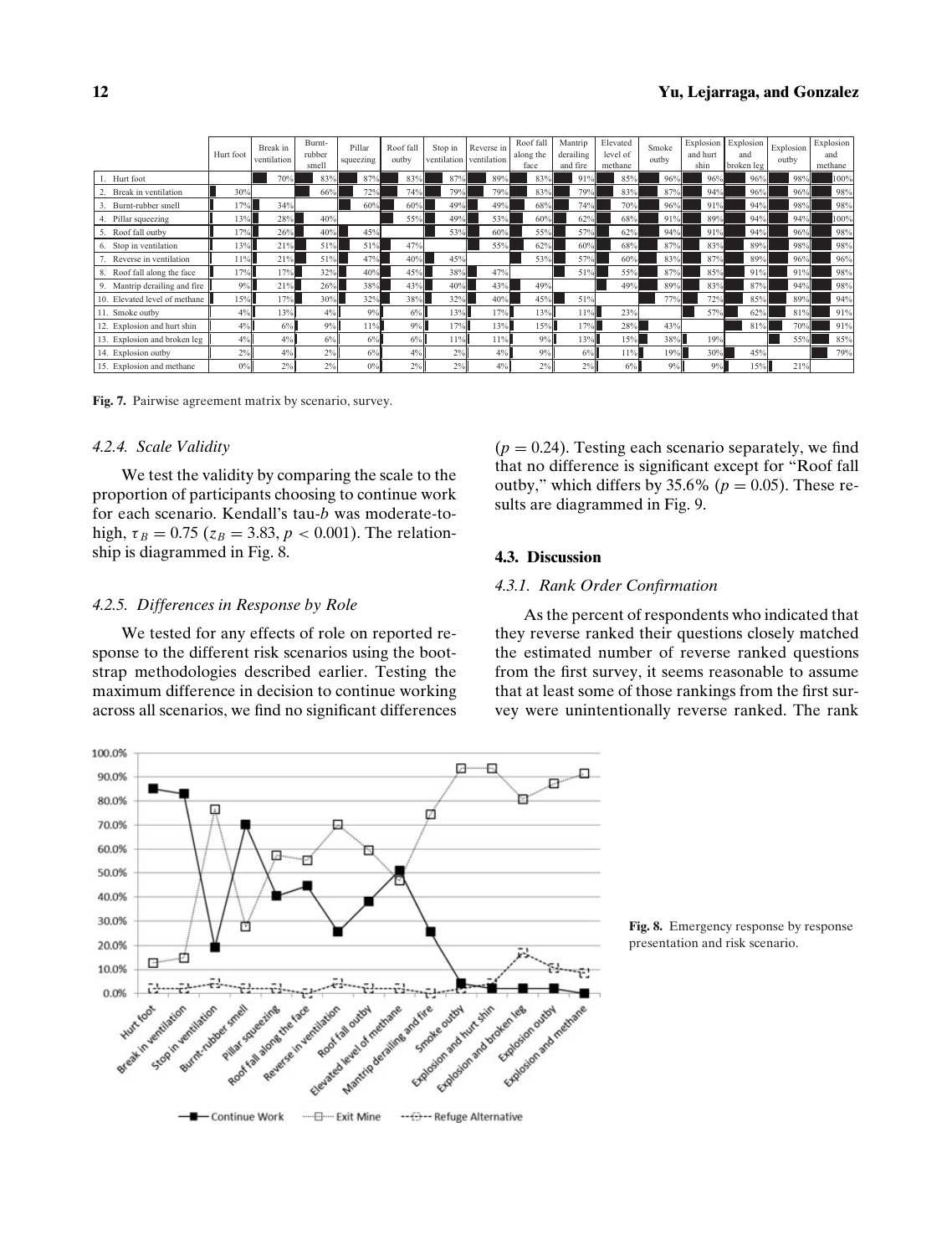

**Fig. 9.** Emergency response by role, Survey 2.

order confirmation question seems to eliminate the incidence of such errors and is recommended in future surveys.

#### *4.3.2. Scale Reliability*

Although the Kendall's tau measure of association between the first and second survey is fairly high, there are differences in the rank ordering between the first and second survey. A closer inspection reveals that the more substantial changes, i.e., nonconsecutive rank order shifts, are accounted for by two risks in particular: "Stop in ventilation," which is considered substantially less risky/less likely to result in a fatality; and "Roof fall along the face," which is considered substantially more risky/more likely to result in a fatality. It is possible that the changes in rank ordering reflect underlying noise that challenges the reliability of this methodology; however, the high Kendall's *W* for both studies suggest this possibility is unlikely. Mine inspector's opinions could have changed in the intervening time period; however, this too seems unlikely given the similar reported emergency responses for both scenarios.

One possible cause of the discrepancy is the change in wording from "most risky"/"least risky" to "most likely to result in a fatality"/"least likely to result in a fatality." In the first survey, respondents may have considered a stop in ventilation risky as it increased the likelihood of other risks (such as increased levels of methane), but in the second survey, it is not considered a direct cause of fatalities. In a similar fashion, a roof fall along the face is less likely than a roof fall outby to threaten the structural integrity of a miner's escape routes; however, is more likely to result in a direct fatality as most miners will be located near the face during their work. The implications of this explanation highlights the potential unintended trade-offs of increasing specificity in defining risk, and it reinforces the need to have a solid understanding of the nature of the risk of interest. The greater association between the risk ranking and emergency response in the first survey compared to the second suggests that a less precise definition of risk can, in some cases, provide a better measure. If due to noise, this reinforces the recommendation to provide a few risk scenarios, rather than a single risk scenario, in communicating risk thresholds.

## *4.3.3. Open-Ended Questions*

Open-ended questions were added to survey to allow respondents to indicate any uncertainty they had or to qualify their responses. In general, respondents did not use the open-ended questions to indicate uncertainty, but did provide insights into their perspectives on the risk scenarios.

The comments in the emergency response section predominantly noted actions that the respondents would take to investigate the source of the risk cues or to remediate the risk. That a substantial proportion of participants were concerned about risk remediation suggested another potential source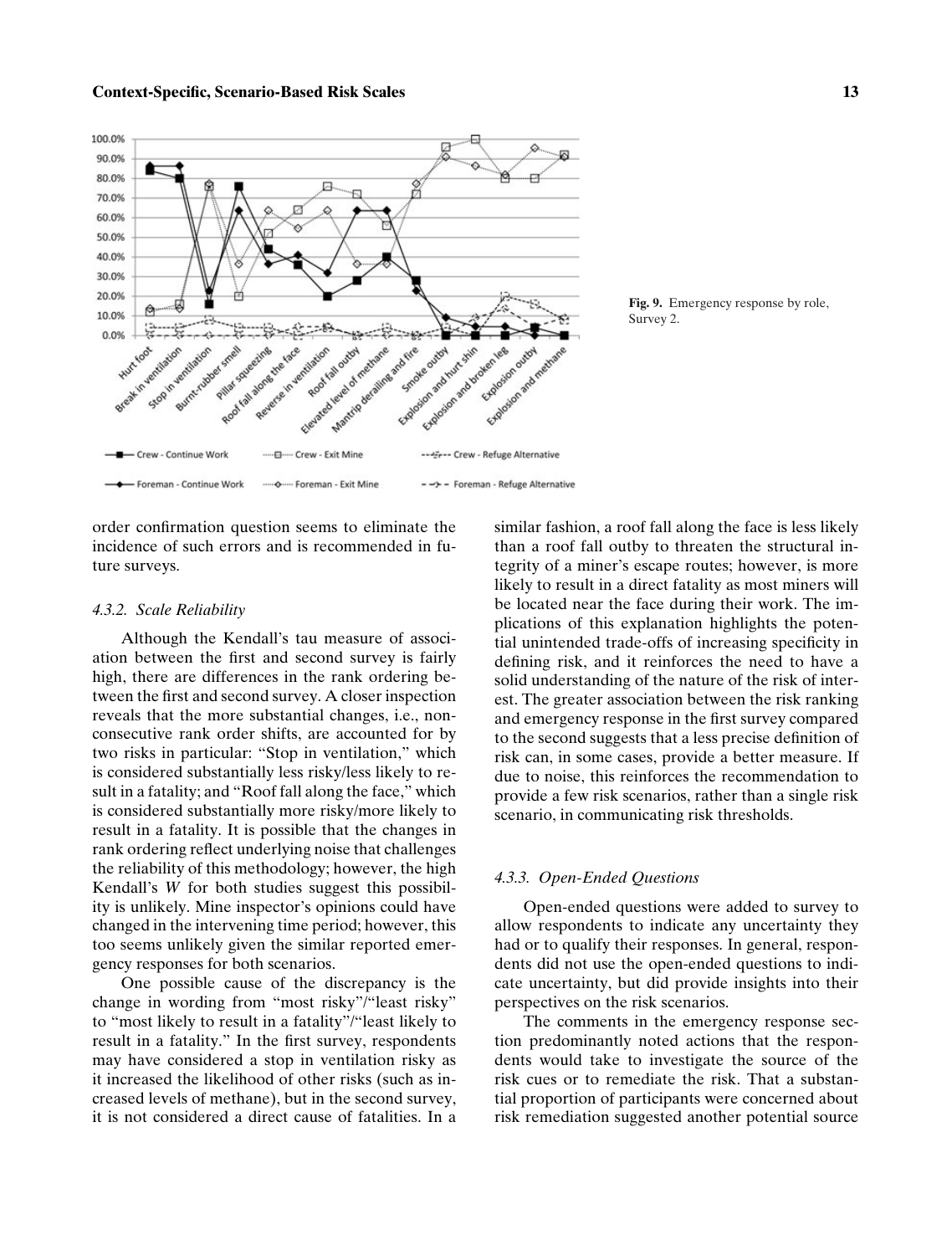of noise for our scale: whether or not participants implicitly included or excluded the effects of potential remediation in their evaluation of risk.

Toward the end of the survey, there were two sets of questions intended to assess the factors that were used to decide which emergency response to take. The first set of questions focused on consecutively ranked risk scenarios where the respondent chose a more aggressive emergency response in one scenario than in the other. However, as most respondents never selected use of the refuge alternative as an option, only comparisons of continuing work and attempting to exit the mine had sufficient responses for evaluation. Of the 47 responses, 13 (27.7%) mentioned the potential for remediation, nine (19.1%) mentioned restriction of escape ways, six (12.8%) mentioned uncertainty about the cause, four (8.5%) mentioned additional or escalating risks, two (4.3%) mentioned the number of miners affected, and one (2.1%) mentioned regulatory requirements.

The second set of questions asked respondents for factors that generally contribute to them taking a specific emergency response. Most of the response regarding continuing work or attempting to escape noted risk scenarios, e.g., fires or explosions, rather than more basic factors—however, the responses regarding refuge alternative use were somewhat more sophisticated. Of the 45 responses, 40 (88.9%) mentioned the ability/inability to escape, six (13.3%) mentioned excessively high or increasing danger, four (8.9%) mentioned physical injury, three (6.7%) mentioned that refuge alternatives should never be used, two (4.4%) mentioned accessibility/prior training in the use of the refuge alternatives, and two (4.4%) mentioned individual personalities.

As noted at the beginning, one of the first tasks in developing a scenario-based risk scale is assessing the nature and scope of the risks being addressed. Inclusion of such open-ended questions provides a way to assess how respondents are approaching the question of risk more generally. The complexity in which risk is perceived by miners, revealed by these openended questions, provides additional evidence that a broader ranking by "risk" rather than "risk of fatality" may more comprehensively capture the nature of the risks being examined.

## *4.3.4. Role Differences*

Our results do not indicate a significant difference in emergency response behavior depending upon prescribed role, with the possible exception of "Roof fall outby." Nonetheless, in 10 of 15 scenarios, the foreman role appears directionally more riskseeking than the crew member role.

## **5. GENERAL DISCUSSION**

Effective emergency response training requires the communication of commonly understood risk levels, which can be applied in dynamic scenarios with as little noise as possible. In this article, we proposed a methodology to develop a context-specific, scenario-based risk scale comprised of a Kemeny ranking of risk scenarios developed in conjunction with the target training population, as well as several suggested measures to assess the scale's internal consistency, reliability, and validity. The second survey focused on introducing practical improvements to reduce response errors and to capture additional feedback from the target audience. We present this methodology as new, suggesting that there is opportunity for broader applications and improvement. Moreover, developing a scenario-based risk scale is only a part of the effort required in emergency response training. In closing, we provide a brief review of where the scenario-based risk scale falls in line with other work, and suggest further lines of improvements and research.

## **5.1. Part of a Larger Process**

As we noted in the Introduction, emergency response scenarios often differ from other decisionmaking environments due to a dynamically changing environment and to novel risk cues. In cases such as mine emergencies, decisions often need to be made in teams and quick agreement among all decision makers may be important to respond effectively. To that effect, we have focused on *how to communicate* appropriate risk thresholds, while keeping relatively silent on *how to establish* these risk thresholds.

We note several potentially complimentary approaches in how to establish risk thresholds. If a quantitative assessment of risks were available, we may be able to use contingent valuation methodologies to establish risk thresholds. If these risks could then be aligned with the scenario-based risk scales, e.g., through simulations, historical data, or expert estimates, we could translate the quantitative risk thresholds to scenarios for training and communication.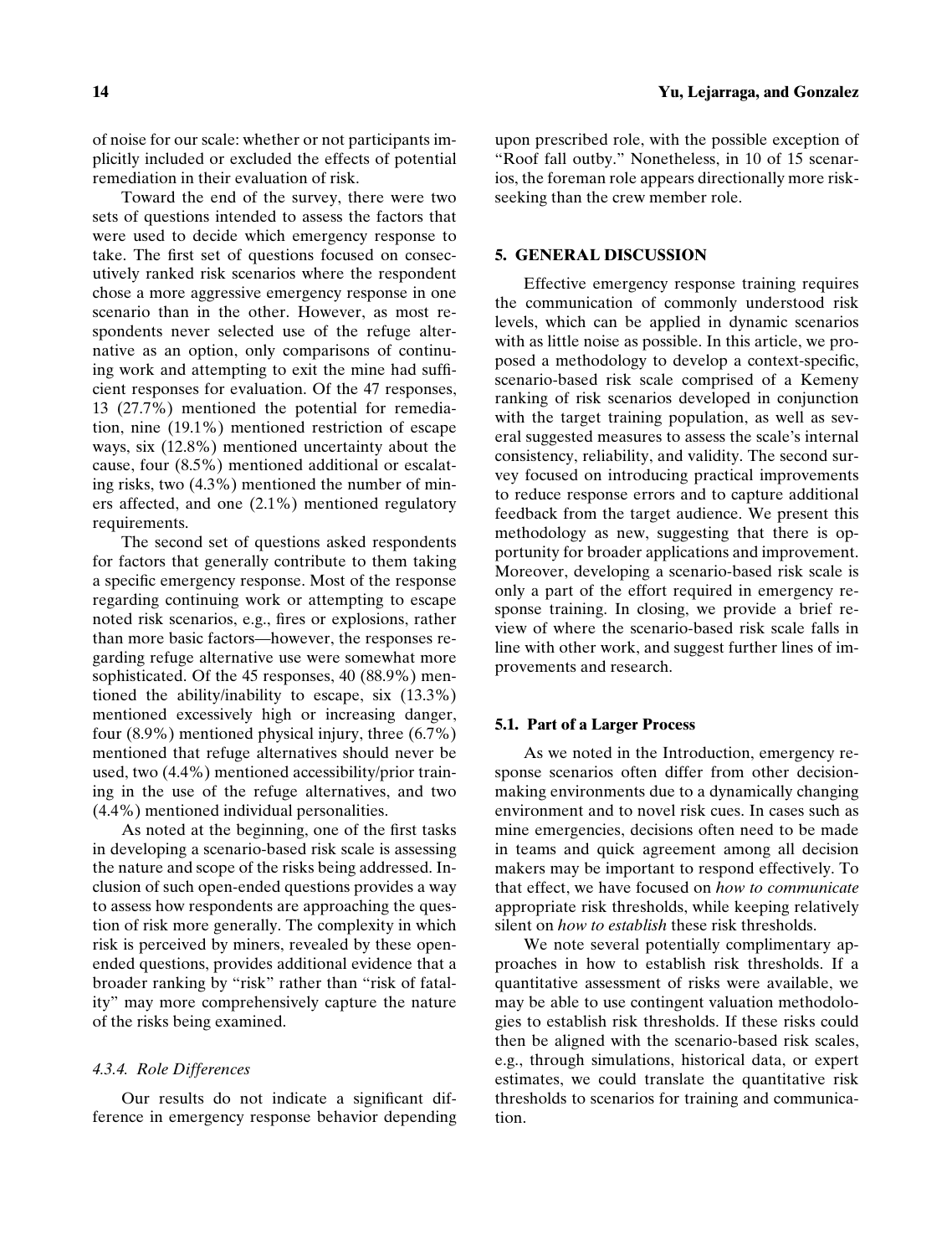#### **Context-Specific, Scenario-Based Risk Scales 15 15**

Discussing emergency risks in a structured but more qualitative manner with the target population may also help us to better identify what matters to them and how much it matters. $(24)$  Our efforts in providing and analyzing the open-ended questions as part of the second survey acts as an extension of such efforts, allowing us to better understand the factors that influence mine emergency response which often are not restricted purely to loss of life or risk. However, the open-ended questions in the survey compliment but do not substitute for a more rigorous program of understanding the target population's preferences as can be obtained through more flexible procedures, such as a guided interview.

## **5.2. Further Research**

While we proposed the scenario-based risk scale as an alternative to quantitative scales or "familiar" risk scales, our article does not provide a direct contrast of the methodologies. This is partly to the credit of the scenario-based risk scale, as it allows for the development of a risk scale in cases like mine emergency response, where concrete quantitative risk estimates do not exist. Nonetheless, it would be valuable to test these methodologies more directly in domains where quantitative estimates are available.

Additionally, while we performed a basic analysis of the difference in rank orderings in the first survey to determine that some of the rankings appeared reversed, it may be valuable to develop methodologies to evaluate whether or not there is any clustering of risk rankings. A cluster analysis approach can provide further information regarding how respondents perceive the risk and provide more focused direction on how to reduce ambiguity in the scenarios' description.

Finally, although we remarked on the multidimensionality of emergency response; our approach so far has been to "encompass" those dimensions under a single risk construct. A contrasting approach would be to solicit several rank orderings of the scenarios based on more specific dimensions of the construct, e.g., asking one sample to rank order by "likelihood of fatality," another by "likelihood of injury," another by "likelihood of blocked escape," etc. Such specification may improve the internal consistency of the scales—as was observed between surveys 1 and 2. When it is inadvisable to communicate the full rank orderings by all dimensions to the target population, methods to collapse the scales after they are established may be identified or communications can simply be designed to refer only to relevant scenarios and dimensions.

## **ACKNOWLEDGMENTS**

Work completed while all authors were at the Dynamic Decision Making Laboratory at Carnegie Mellon University. The authors are thankful to Stephen Broomell and Hau-yu Wong for comments. This research was partially supported by the National Institute for Occupational Safety and Health (Centers for Disease Control and Prevention, Award number: 200–2009-31403) award to Professor Cleotilde Gonzalez.

#### **REFERENCES**

- 1. Hall EA, Margolis KA. Emergency Escape & Refuge Alternatives Instructor Guide and Lesson Plan. Pittsburgh, PA/Spokane, WA: Department of Health and Human Services (National Institute for Occupational Safety and Health), Report No.: 2011-101, October, 2010.
- 2. Vaught C, Hall EA, Klein KA. Harry's Hard Choices: Mine Refuge Chamber Training Instructor's Guide. Pittsburgh, PA: Department of Health and Human Services (National Institute for Occupational Safety and Health), Information Circular 9511, March 2009.
- 3. Ball LK, Evans G, Bostrom A. Risky business: challenges in vaccine risk communication. Pediatrics, 1998; 101(3):453– 458.
- 4. Paling J. Strategies to help patients understand risks. BMJ, 2003; 327(7417):745–748.
- 5. Slovic P, Flynn JH, Layman M. Perceived risk, trust, and the politics of nuclear waste. Science, 1991; 254(5038):1603–1607.
- 6. MacGregor DG, Slovic P, Morgan MG. Perception of risks from electromagnetic fields: A psychometric evaluation of a risk-communication approach. Risk Analysis, 1994; 14(5):815–828.
- 7. Wright WF, Urton A. Effects of situation familiarity and financial incentives on use of the anchoring and adjustment heuristic for probability assessment. Organizational Behavior and Human Decision Processes, 1989; 44(1):68–82.
- 8. Lerner JS, Gonzalez RM, Small DA, Fischhoff B. Effects of fear and anger on perceived risks of terrorism. Psychological Science, 2003; 14(2):144-150.
- 9. Parker AM, Fischhoff B. Decision-making competence: External validation through an individual-differences approach. Journal of Behavioral Decision Making, 2005; 18(1): 1–27.
- 10. Fielder K. Causal schemata: Review and criticism of research on a popular construct. Journal of Personality and Social Psychology, 1982; 42(6):1001–1013.
- 11. Gigerenzer G, Hoffrage U. How to improve Bayesian reasoning without instruction: Frequency formats. Psychological review, 1995; 102(4):684–704.
- 12. Cuite CL, Weinstein ND, Emmons K, Colditz G. A test of numeric formats for communicating risk probabilities. Medical Decision Making, 2008; 28(3):377.
- 13. Schapira MM, Nattinger AB, McHorney CA. Frequency or probability? A qualitative study of risk communication formats used in health care. Medical Decision Making, 2001; 21(6):459–467.